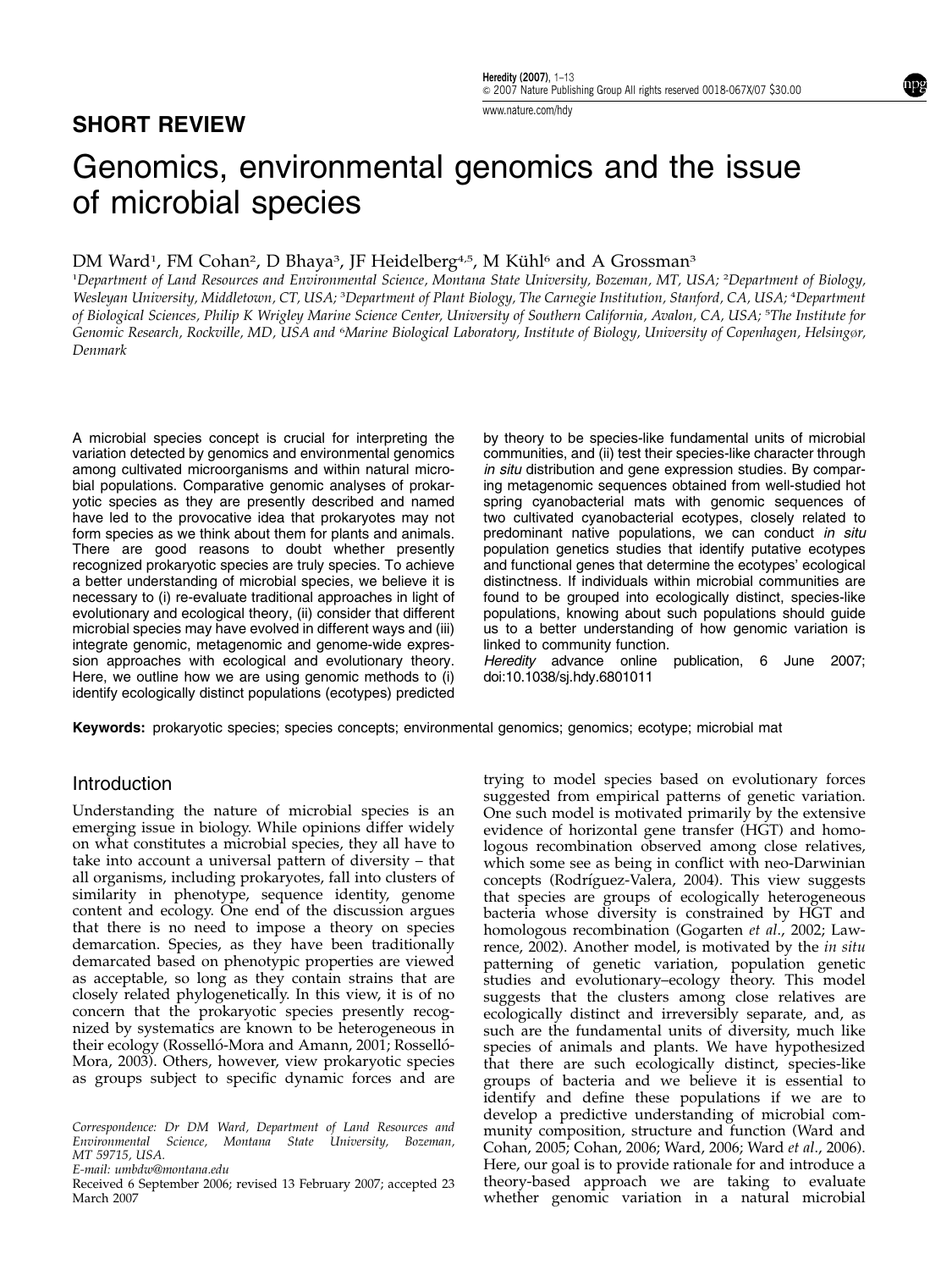community is organized into discrete phylogenetic and ecological clusters and whether such clusters exhibit properties expected of species.

# Why should microbiologists care about species?

Plant and animal species are viewed as coherent clusters of individuals held together by cohesive forces, such as the ability to exchange genes (Templeton, 1989). There is a strong sense of the importance of species to communities: 'the species...is the basic unit of ecology...no ecosystem can be fully understood until it has been dissected into its component species and until the mutual interactions of these species are understood' (Mayr, 1982). Determining the complement of species and their abundances is the starting point for macroecological studies of community biodiversity, composition, structure, function and assembly (Begon et al., 1990; Hubbell, 2001). For instance, species rank abundance diagrams are used to define community structure or to assay changes in communities that result from dispersal, extinction, succession or anthropogenic change. Furthermore, to the extent that each species occupies a unique niche, these fundamental units serve unique roles and thus, link community composition and structure to community function. It has been suggested (Begon et al., 1990) that the goals of ecology are description, explanation, prediction and control. Description and explanation of species, viewed as populations of individuals that occupy unique niches and undergo unique dynamics (and interactions), is thus essential for predicting (i) how both transient perturbations and chronic environmental changes can modulate the structure and function of microbial communities and the interactions among community members, and (ii) how to control microbial communities for human-centric purposes.

# Thoughts about microbial species

The ways that microbiologists view the species concept for prokaryotes have been reviewed recently (see papers in Claridge et al., 1997; Gevers et al., 2005; Cohan, 2006; Spratt et al., 2006; Ward, 2006; and see below). In this section, we provide an overview of ideas concerning microbial species upon which our approach is based.

### Are named prokaryotic species true species?

Historically, prokaryotic species were named and recognized based on phenotypic (for example, morphological and physiological traits) clustering (Goodfellow et al., 1997; Rosselló-Mora and Amann, 2001). Microbiologists' confidence that these 'named' bacterial species have biological significance has colored the development of microbial systematics and ecology. As molecular methods became available and were used for species demarcation, they were merely calibrated to yield previously established phenotypic clusters: a 60–70% cutoff for DNA–DNA hybridization, a 97–98% cutoff for similarity in 16S rRNA sequence, and most recently, a  $\sim$ 94% average nucleotide identity (ANI) of genomes (Venter et al., 2004; Konstantinidis and Tiedje, 2005) were chosen as appropriate thresholds for grouping indivi-

duals into species since they are generally in accord with clusters originally established by phenotypic methods (Cohan, 2002a). Such 'gold standard' criteria (Goodfellow et al., 1997) would lump all primates into just one species (Staley, 1997)! Population geneticists have used a high-resolution method, multilocus sequence typing (MLST), to evaluate how strains of named prokaryotic species are clustered into discrete subpopulations (in MLST, multiple protein-encoding housekeeping genes are used as neutral evolutionary markers that have randomly accumulated differences owing to mutation and/or homologous recombination as evolutionarily distinct populations have diverged (Maiden et al., 1998; Hanage et al., 2006)). Such analyses have shown that named bacterial species are complex, multipopulation taxa and that the sub-populations within named species can resemble ecologically adapted species populations (Cohan, 2002a; Sikorski and Nevo, 2005; Smith et al., 2006).

The acceptance of named species by microbiologists has serious implications. It has resulted in considering strains with highly diverse gene content as members of single species, such that genome-content diversity within a given species has been characterized as a core set of common genes surrounded by a highly diverse cloud of auxiliary genes that shift dynamically as a consequence of HGT (Lan and Reeves, 2000; Boucher et al., 2001; Gogarten et al., 2002). Furthermore, if named prokaryotic species are really sets of true species, the gold standard molecular cutoffs have been calibrated in a way that, like the primate example above, would effectively lump together diverse populations that each exhibit distinct species-like traits. This, in turn might lead to a serious underestimation of functionally important biodiversity within microbial communities (Dykhuizen, 1998; Curtis et al., 2002; Ward, 2002), and to misconceptions about community composition, structure, function and dynamics.

### Ecological patterning and species the concept

Studies of the distribution of molecular diversity along well-defined ecological gradients have led many microbial ecologists to develop a sense that discrete microbial populations are distributed in nature in an orderly way (that is, different molecular variants are found in different spatial locations; see Giovannoni and Stingl, 2005; Ward, 2006 and below). One example is our work on hot spring cyanobacterial mats (Figure 1), which we are using as a model system to develop an understanding of the fundamentals of microbial community ecology. (It is important to realize that this is just one among many kinds of microbial communities and its special properties are likely to affect the way species inhabiting it form and persist. For instance, very high population sizes likely reduce the importance of genetic drift, very close spatial proximity among community members may enhance HGT and strong physical/ geographic isolation likely limits the importance of dispersal. Different systems will obviously have different attributes that cause differences in species and speciation.) Although a single morphotype of a unicellular cyanobacterium (Synechococcus) is observed microscopically to be a major component of the mat community, many closely related cyanobacterial 16S rRNA geno-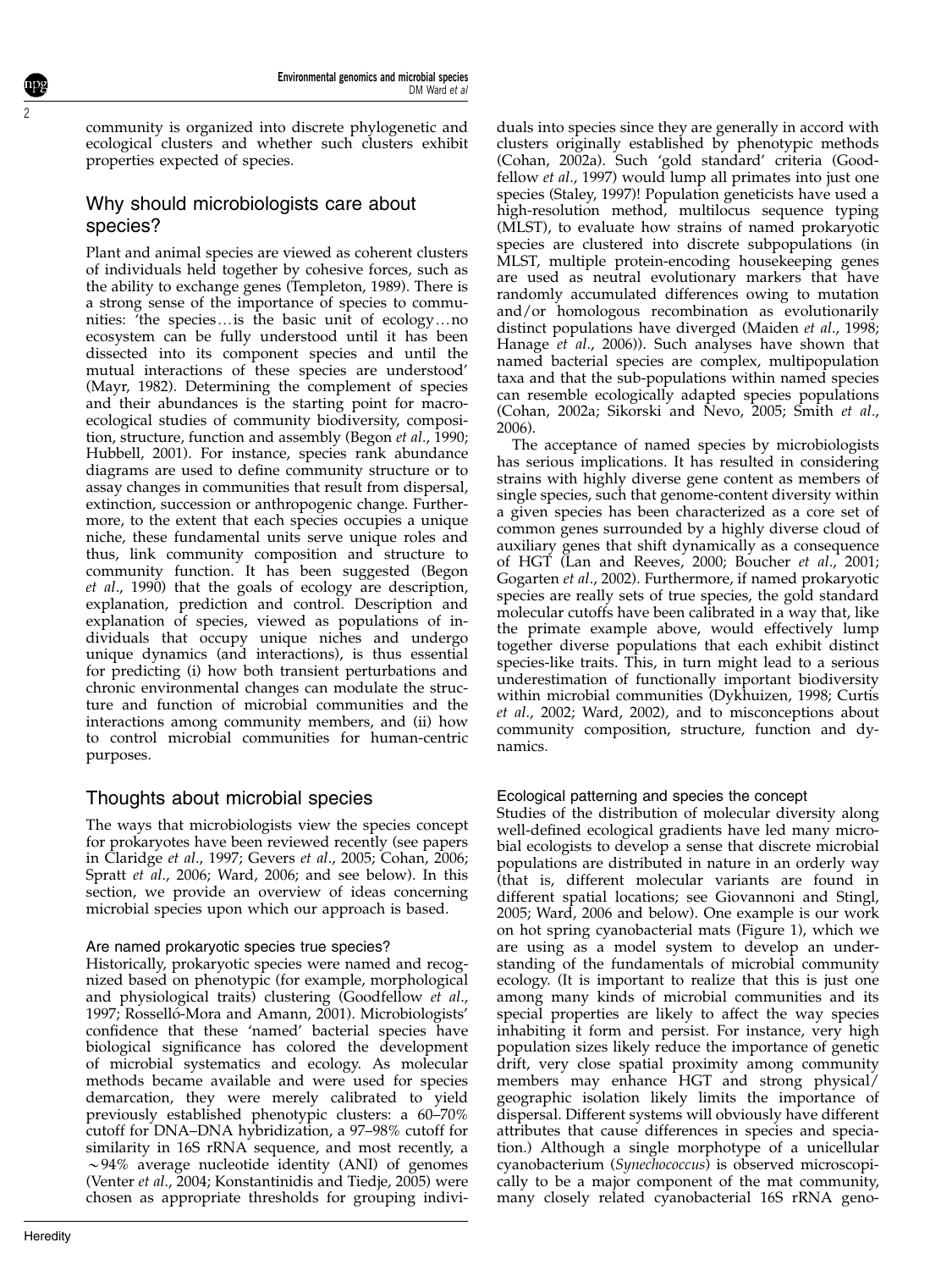

Figure 1 Mushroom Spring cyanobacterial mat showing microsensor measurements in progress. Inset: (top) vertical section of a 68°C mat sample (bar ~1 mm) and autofluorescence of Synechococcus populations from the surface and the 'deep chlorophyll maximum' at depth (bar  $\sim$ 10  $\mu$ m); (middle) oxygen concentration and oxygenic photosynthesis as a function of depth; (bottom) light quality, quantified as spectral scalar irradiance, at indicated depth (mm) (from Ward et al., 2006).

types, some  $>97\%$  identical, are present in different regions of the mat (A/B-lineage genotypes in Figure 2a); all are distantly related to a readily cultivated Synechococcus (OS C1 isolate in Figure 2a). Clearly, a species concept based on morphological differences is meaningless for these organisms and cultivation biases have severely limited our ability to characterize the naturally abundant community members. If we were to apply a 2 or 3% 16S rRNA divergence cutoff to the classification of cyanobacteria in the mat, we would conclude that the variants that cluster into the Synechococcus A and B subclades represent strains within two species. However, each of the Synechococcus A/B 16S rRNA genotypes exhibits a unique distribution along the thermal gradient in the mat and isolates with these genotypes have been shown to be uniquely adapted to specific temperatures (Figure 2a) (Allewalt et al., 2006). Such patterning provoked us to consider concepts based on species being ecologically distinct populations (we will use the terms ecologically distinct populations, ecological species and ecotypes interchangeably, except where noted; Ward, 1998). Furthermore, using fast-evolving, high-resolution genetic markers, we (Palys et al., 2000; Ferris et al., 2003) and others (Zinser et al., 2006) have demonstrated that ecologically distinct populations may even have identical 16S rRNA sequences. For example, Ferris et al. (2003) had to use the internal transcribed spacer (ITS) that separates

the 16S and 23S rRNA genes to genetically distinguish phenotypically distinct Synechococcus populations that inhabit different vertical zones in the mat (Ferris et al., 2003) (Figures 1 and 2b). Therefore, the ability to discern ecologically distinct populations within a community based on molecular methods depends on the degree of genetic resolution.

Investigations based on analysis of multiple genetic loci have demonstrated homologous recombination among closely related isolates from some microbial communities. For instance, Papke et al. (2004) and Whitaker et al. (2005) obtained evidence for high rates of homologous recombination in saltern Halorubrum and acid hot spring Sulfolobus islandicus isolates, respectively. Since high levels of homologous recombination have the potential to erode the distinction between suspected species populations (Hanage et al., 2005, 2006), it is important that we keep an open mind as to how different forces that generate and/or act upon variation are involved in speciation. Also, differing patterns of population genetics highlight the fact that we cannot expect all microbes to evolve in the same way.

Theoretical models of prokaryotic species and speciation Sexual isolation is of paramount importance in isolating gene pools of sexual species (that is, Biological Species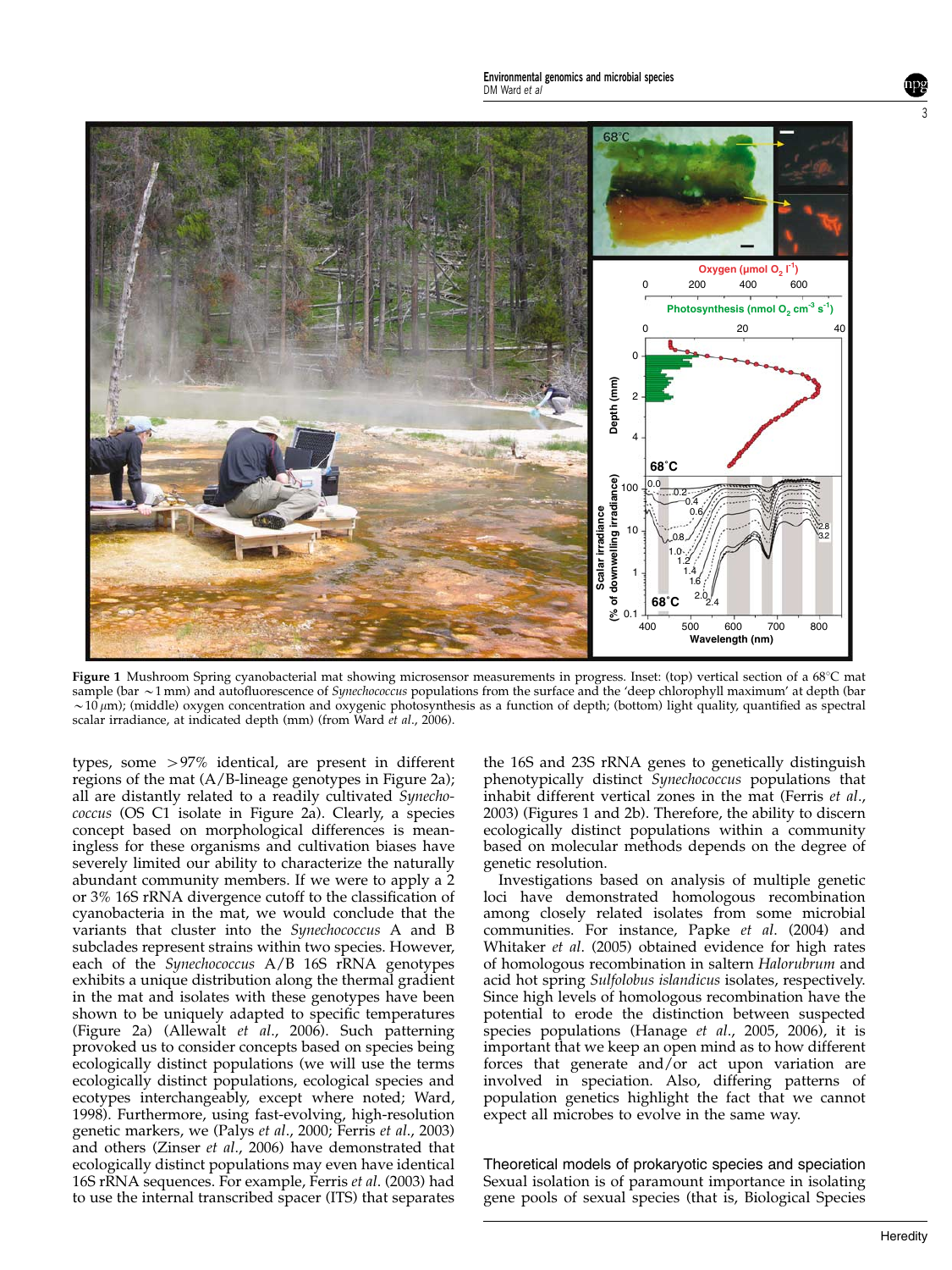Environmental genomics and microbial species DM Ward et al



Figure 2 Molecular diversity of cyanobacteria in hot spring cyanobacterial mats. (a) Cyanobacterial 16S rRNA phylogeny showing genotypes recovered by molecular analysis (A/B clade, C9, type J, P and I variants) and/or cultivation (denoted by 'isolate') from the Octopus Spring (OS) mat (thick lines) relative to sequences that define this kingdom-level lineage in domain bacteria (thin lines) and how different species concepts influence judgment about their significance. Bar indicates substitutions per nucleotide. Different colors are used for each specific A- and B-like 16S rRNA genotype to indicate differential distribution from cooler (blue,  $\sim 50^{\circ}$ C) to warmer (red,  $\sim 72^{\circ}$ C) temperatures. (b) Synechococcus A' phylogeny based on 16S-23S internal transcribed spacer (ITS) sequence variation, with putative ecotypes predicted by ecotype simulation analysis. Note that clones from putative ecotypes 1 and 2 are predominantly associated with the Mushroom Spring 68°C lower ( $\nabla$ ) and upper ( $\triangle$ ) photosynthetic layers corresponding to Figure 1. Dashed green line shows how part B connects to part A. (B from Ward et al., 2006).

Concept) but, with the exception of highly recombining organisms, it is unlikely to be the cohesive force holding together asexual (or rarely sexual) species (Cohan, 1994). As an alternative approach, microbiologists have often considered the species problem to be one of 'where to draw the line' that demarcates species (in terms of sequence divergence) as they evolve apart from one another (Ward, 2006). However, this is a simplistic approach since younger species will have diverged less than older, well-established species (Ward et al., 2006), different species are likely to speciate in different ways (Cohan, 2006) and relatively small changes in a genome (for example, the introduction of a single gene with a specific biological function, the elimination of gene function or even point mutations) can result in significant changes in functionality and fitness that result in a change of ecological niche (Rosenzweig et al., 1994; Rainey and Travisano, 1998). Therefore, we believe that it is more a matter of 'how to draw the line'. Cohan (2006) emphasizes the importance of theoretical underpinnings, based on principles of evolution and ecology (see also

Whitaker and Banfield, 2005), for understanding prokaryotic species, and has introduced a diversity of models (Table 1) that take into account the various ways in which diversity may arise within microbial populations (for example, via mutation, recombination and plasmid transfer) and how the environment may influence variation (for example, genetic drift, purifying selection, positive selection, geographic isolation and perhaps recombination. (Interestingly, based on evidence of high homologous recombination in populations they have studied, Whitaker and Banfield (2005) and Whitaker et al. (2005) suggest that recombination may sometimes also be a force acting upon prokaryotic variation by preventing divergence of new lineages, akin to sexual recombination in plants and animals.) (Figure 3). Different models may apply to speciation of different prokaryotes.

In our initial analysis of diversity in cyanobacterial populations of hot spring mats we are using the Stable Ecotype Model, since its predictions match the ecological patterning of molecular diversity that we have observed along environmental gradients (Figure 2a). In this model,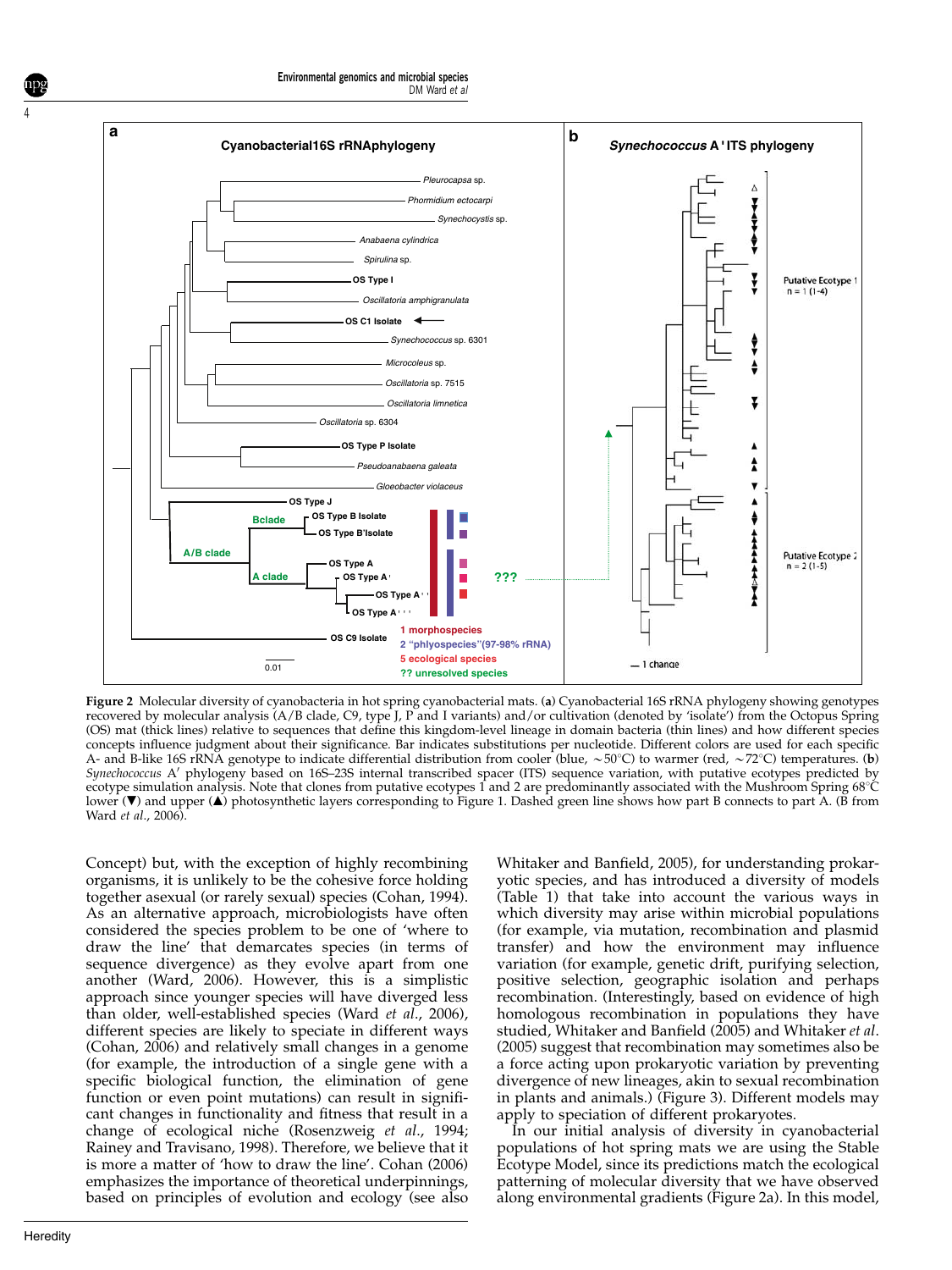Table 1 Theoretical models of prokaryotic species and speciation that are not based on the assumption that named prokaryotic species are true species (Gevers et al., 2005; Godreuil et al., 2005; Ward and Cohan, 2005; Cohan, 2006)

| Model                       | Description                                                                                                                                                                                                                                                                                                                                                                                                                                                                                                                                       | Predicted relationship<br>between ecotypes and<br>clusters <sup>a</sup> | Cause of homogeneity<br>within clusters                                   | Example microbial group                                                                                     |
|-----------------------------|---------------------------------------------------------------------------------------------------------------------------------------------------------------------------------------------------------------------------------------------------------------------------------------------------------------------------------------------------------------------------------------------------------------------------------------------------------------------------------------------------------------------------------------------------|-------------------------------------------------------------------------|---------------------------------------------------------------------------|-------------------------------------------------------------------------------------------------------------|
| Stable ecotype              | Periodic selection limits the<br>diversity within an ecologically<br>distinct population (ecotype)<br>occupying a specific niche. Niche<br>invasion mutations effect the<br>evolutionary origin of an<br>ecologically distinct variant that<br>founds a new population. The<br>ecotypes then accumulate their<br>own mutations, and each<br>population is purged of its<br>diversity through its own private<br>periodic selections. The result is<br>two distinct phylogenetic clusters<br>representing the ecologically<br>distinct populations | 1 ecotype: 1 cluster                                                    | Periodic selection                                                        | Mycobacterium tuberculosis<br>(Smith et al., 2006); Bacillus<br><i>simplex</i> (Sikorski and<br>Nevo, 2005) |
| Geotype+Boeing              | Same as the stable ecotype model, $1$ ecotype: $>1$ cluster<br>except that divergence occurs<br>also due to the accumulation of<br>neutral mutations in physically<br>isolated populations. If these<br>populations later come to inhabit<br>the same community, there will<br>$be > 1$ cluster per ecotype                                                                                                                                                                                                                                       |                                                                         | Dispersal within<br>geographic regions, but<br>not between regions        | <i>Yersinia pestis</i> (Achtman<br><i>et al.</i> , 2004)                                                    |
| Genetic drift               | Random fixation of allelic<br>variants when population sizes<br>are small, yielding clusters of<br>close relatives within an ecotype.<br>This is most likely for obligate<br>pathogens and commensals in<br>which host infections are founded<br>by very few cells                                                                                                                                                                                                                                                                                | $1$ ecotype: $>1$ cluster                                               | Genetic drift                                                             | Buchnera (Herbeck et al.,<br>2003)                                                                          |
| Cohesive<br>recombination   | Multiple closely related ecotypes<br>genetically recombine at a high<br>rate resulting in a reduction in<br>the distinctness of ecotypes                                                                                                                                                                                                                                                                                                                                                                                                          | Nondistinct clusters                                                    | Recombination between<br>ecotypes                                         | Helicobacter pylori<br>(Falush et al., 2001)                                                                |
| Species-less                | Frequent invention and extinction Many ecotypes: 1 cluster<br>of ecologically distinct<br>populations and little periodic<br>selection. This is most likely in a<br>rapidly changing environment                                                                                                                                                                                                                                                                                                                                                  |                                                                         | Young age of closely<br>related ecotypes                                  |                                                                                                             |
| Recurrent niche<br>invasion | Recurrent gain or loss of<br>adaptations (for example, facile<br>gain or loss of a plasmid)<br>interferes with divergence of<br>ecotype-specific lineages                                                                                                                                                                                                                                                                                                                                                                                         | Many ecotypes: 1 cluster                                                | Plasmid transfer                                                          | Rhizobium (Mutch and<br>Young, 2004) Bacillus<br><i>thuringiensis</i> (Rasko et al.,<br>2007)               |
| Nano-niche<br>Model         | Subgroups within one ecotype<br>each become adapted in nuanced<br>ways to the subtleties of multiple<br>microhabitats within a single<br>system, but one adaptive mutant<br>may still outcompete to extinct all<br>the ecological diversity within the<br>ecotype. The various ecologically<br>distinct subgroups are not<br>irreversibly separate, and do not<br>have time to diverge into separate<br>sequence clusters                                                                                                                         | Many ecologically distinct<br>populations: 1 cluster                    | Young age of subgroups;<br>periodic selection within<br>the whole ecotype | Vibrio splendidus<br>(Thompson et al., 2005)                                                                |

<sup>a</sup>Ecotypes are defined as populations with distinct ecology; clusters are defined as monophyletic clades unifying variants predicted to be putative ecotypes.

the cohesive force holding members of a species population together is provided by periodic selection (Figure 3). Diversity within a population arises through mutation and recombination, but recombination between populations is considered too rare to prevent adaptive divergence between ecologically distinct populations (Cohan, 1994). From time to time, the within-population diversity is purged by periodic selection events. In such a case, one new mutant or recombinant is fitter than the rest in the context of changing environmental conditions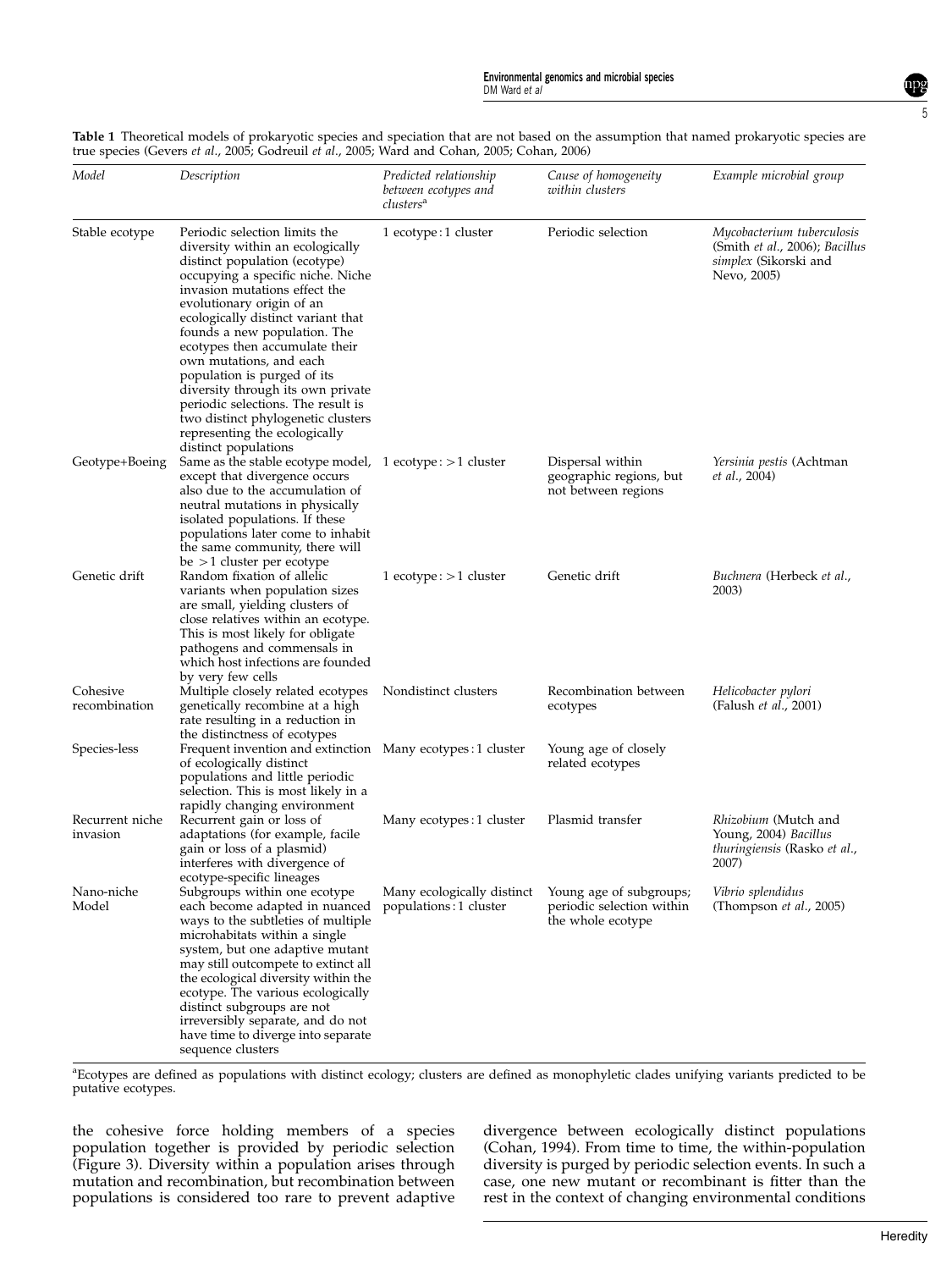

Figure 3 Schematic of the Stable Ecotype Model, showing how forces that cause and act upon variation lead to the evolution of ecologically defined species populations. Fans of diversity are eliminated by periodic selection (PS) events, in which one most-fit variant (solid blue line) outcompetes to extinct other variants (dashed blue lines). The evolution of ecological novelty (niche invasion mutation) allows an individual to escape PS in the parental lineage (blue) and begin a new lineage (green) that evolves independently with its own private periodic selection events. Contemporary populations exist as sets of variants within discrete ecotype populations. In contemporary phylogenies, distinct ecotypes should be defined by distinct monophyletic clusters and each ecotype cluster should possess distinct allelic variants due to the accumulation of neutral mutations.

that define the niche, and owing to the rarity of recombination, nearly the entire, intact genome of the original adaptive mutant sweeps through the population (with one known exception (Helicobacter pylori; Falush et al., 2001), recombination rates are no greater than 10 times the mutation rate, which is insufficient to prevent periodic selection within an ecotype or disintegration of ecological divergence between ecotypes (Cohan, 2002b)). The surviving, most-fit variant carries forward the general ecological character of the population occupying this niche and founds a new round of diversification that develops until another periodic selection event again eliminates within-population diversity. Thus, a species population evolves through a series of periodic selection events that recurrently purge the ephemeral diversity within the population. Permanent divergence occurs with the evolution of ecological novelty, either by accumulation of adaptive mutations or by sudden acquisition of genes via HGT, which founds a new species population. The founding variant and its descendants can escape the selection event that purges diversity in the parental population, and this new population can then undergo its own private periodic selections. In the Stable Ecotype Model, periodic selection is assumed to occur many times during the lifetime of an ecotype. Thus, the outcome of repeated private periodic selections in each of the two ecotype lineages is the evolution of discrete phylogenetic clusters that represent ecologically unique species. We refer to these clusters as ecotypes, but they could also be considered species using an ecological species concept (Ward, 2006) (ecotypes may be defined generally as ecologically distinct populations, or more specifically as ecologically distinct populations that are subject to their own private periodic selection events. It is this latter definition that allows us to identify ecotypes as clusters based on DNA sequence identity (see below)). In sum, the Stable Ecotype Model predicts a fundamental evolutionary discontinuity – closely related individuals cluster into species-like ecotypes that are acted upon uniquely by natural selection.

It is important, however, to take into account other models of microbial speciation. For example, an ecotype of small effective population size, dominated by genetic drift (Genetic Drift Model), may contain multiple sequence clusters. Ruling out genetic drift as a major force acting upon diversity seems reasonable in the hot spring mats since Synechococcus population sizes are enormous (1010 cells/ml mat). We have also considered how the expected 1:1 relationship between phylogenetic clusters and ecologically distinct populations predicted by the Stable Ecotype Model might be altered as a consequence of geographic isolation (Geographic  $+$  Boeing model predicts  $>1$  cluster per ecotype) or very rapid HGT (for example, the Species-less Model predicts  $>1$ ecotype per cluster) (Ward and Cohan, 2005) (Table 1). We reiterate that the evidence in hand suggests that different microbes evolve in different ways. The Stable Ecotype Model is just a starting point and our analysis of genomic variation in Synechococcus populations will tell us the extent to which this and/or other models of species and speciation apply to the natural microbial populations that we are studying.

## Genomics and the species issue

As implied in our previous discussion, comparative genomic analysis of strains of named prokaryotic species cannot lead to an accurate view of variation within a species if the strains compared are not really from a single true species population. As depicted in Figure 4, comparing different strains within a named species may be more like comparing strains belonging to different species within a genus. If, alternatively, we can determine which of the individual strains group into true species populations, we should be able to use genomic analysis to investigate variation among strains believed to be functionally interchangeable (that is, from the same ecotype) or among strains believed to be ecologically distinct (that is, from different ecotypes). Such analyses should help us to understand whether genomic differences (at the nucleotide or gene level) are ecologically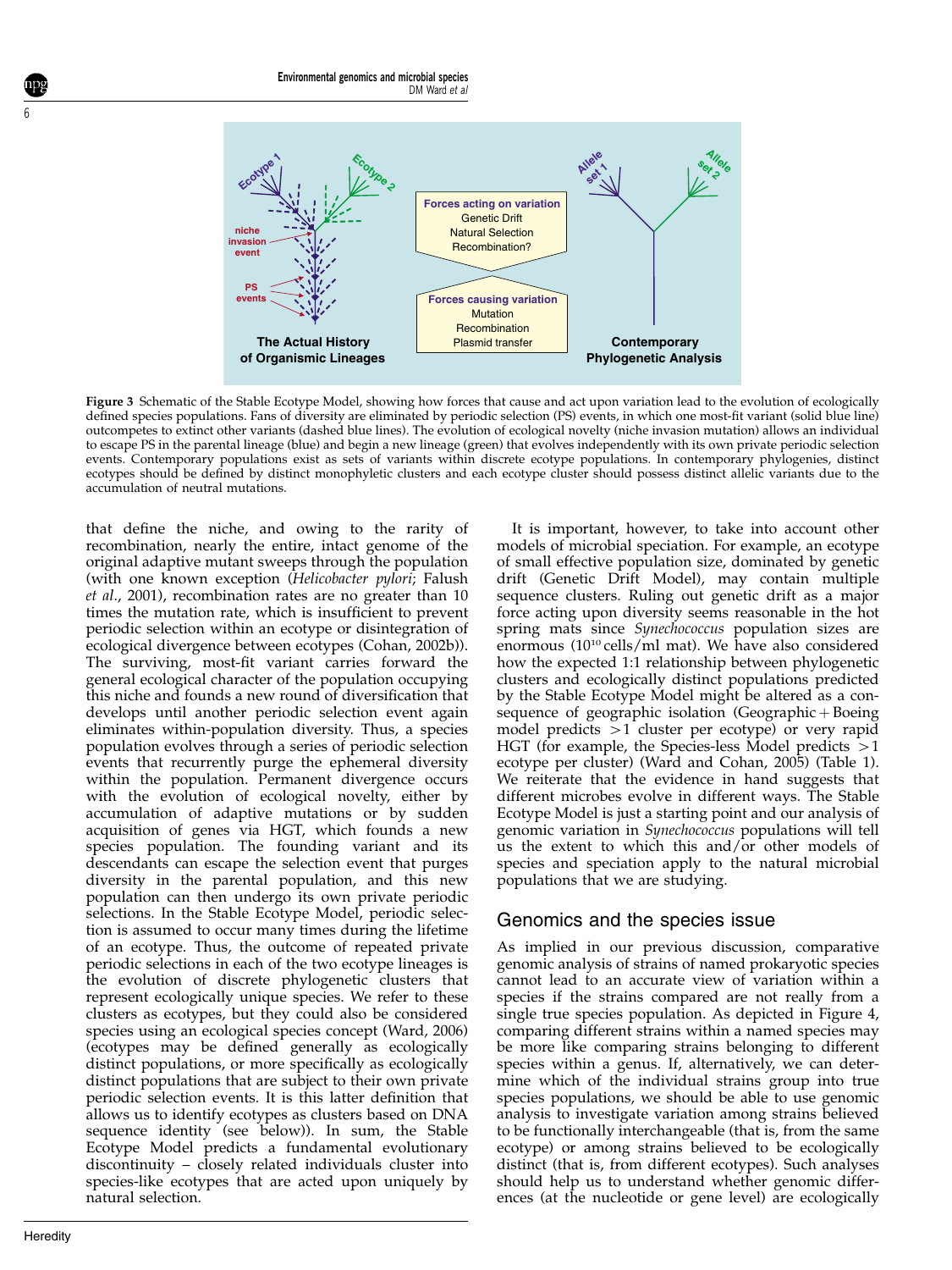

Figure 4 Hypothetical phylogeny of 16 true species all contained within a single named prokaryotic species. The lineage has been divided into green and blue sublineages, which are further subdivided into 16 contemporary true species populations, whose subtle differences in shading suggest subtle distinctions in niche adaptation. Arrows of varying length and color suggest that genomic differences may increase with phylogenetic distance; the bidirectional arrow highlights a single species population, where genomic differences among strains may be much smaller.

and evolutionarily neutral or instead define adaptive traits that distinguish different ecotypes. Recently, an interesting attempt was made to use comparative genomics to determine the ANI separating populations with ecological distinctions (Konstantinidis and Tiedje, 2005). It was suggested that such a molecular standard 'could be as stringent as including only strains that show  $>99\%$  ANI or are less identical...but share an overlapping ecological niche'. However, a single cutoff is not likely to be realistic since different prokaryotic species would be expected to evolve in different ways, and any species population evolves from a nascent stage (hardly any neutral differences) to more mature stages (increasingly greater neutral differences as new populations diverge from their parental populations).

# Environmental genomics and the species issue

Environmental genomic analysis represents a major advance in our ability to discover the enormous diversity within microbial communities and, in some cases, to associate this diversity with ecological significance. Recent reviews and opinion papers, many of which we cite below, have been written about these methods, their promise for providing a deeper understanding of

microbial communities and their pitfalls. The issue of microbial species is frequently raised in metagenomic papers because, in all studies, micro-heterogeneity, defined as sequence diversity among very closely related variants, has been observed (DeLong, 2005). Different authors express different opinions on the issue of microbial species, but most consider it important. As DeLong (2004) has said, 'a critical parameter element, 'microbial species', is still looking for a concrete definition' and as Newman and Banfield (2002) said 'as we begin to sample the genomes of natural populations, we must confront the question of species- and subspecieslevel genome diversity'.

The 'gold standards' for sequence divergence (discussed above) have been used in some metagenomic studies to describe the diversity and genetic character of species in microbial communities. For instance, Venter  $e\bar{t}$  al. (2004) used 97 and 99% rRNA sequence similarity cutoffs to estimate species diversity in their Sargasso Sea plankton metagenomic study, clearly acknowledging that 'though sequence divergence does not universally correlate with the biological notion of 'species'...sequence similarity within the rRNA genes is the accepted standard in studies of uncultured microbes'. A cutoff of  $>94\%$  ANI for assembled and unassembled sequences, was used to define 'genomic' species since it corresponded to  $\sim$ 97% rRNA sequence identity; this criterion was used to conservatively demarcate species for species richness calculations. Similarly, Schleper et al. (1998) employed 'standard criteria (for example, rRNA and genomic DNA similarity)' to interpret clonal variants of an archean retrieved from a marine sponge that exhibit 99.2–99.3% rRNA and  $\sim 87\%$  overall DNA sequence identity as 'strains of a single species'. In their study of 'Haloquadratum walsbyi' inhabiting a salt crystallizer pond, Legault et al. (2006) also applied a 94% ANI to identify what they 'considered as bona fide 'H. walsbyi' (belonging to lineages closely related to the sequenced strain)'. Although the title of their paper implies that this is a study of a single species, the use of quotation marks and reference to closely related lineages appears to reflect uncertainty about whether this named archaeal species is truly a single species.

Others have not limited their interpretation of metagenome data to the application of the standard molecular cutoffs. For instance, in their study of acid mine drainage biofilms, Tyson et al. (2004) assembled metagenome clones based on overlapping of nearly identical sequences and binned them based on  $G + C$  content and depth of coverage into a 'composite genome' called Ferroplasma (type II). (Individual clone sequences were assembled into contigs based on near-identical sequence overlaps, then scaffolds were built using individual clones whose ends overlap with different individual contigs; the entire 'composite genome' is based on binning scaffolds that show similar  $G+C$  content and depth of coverage.) They considered this composite genome to represent a new species distinct from that represented by an existing Ferroplasma isolate (type I) that was only 1% divergent at the 16S rRNA locus. Nucleotide polymorphisms occurring within the composite genome at a frequency of 2.2%, were considered to have come from differences among strains of the Ferroplasma II species. The Ferroplasma II strains they demarcated showed evidence of homologous recombi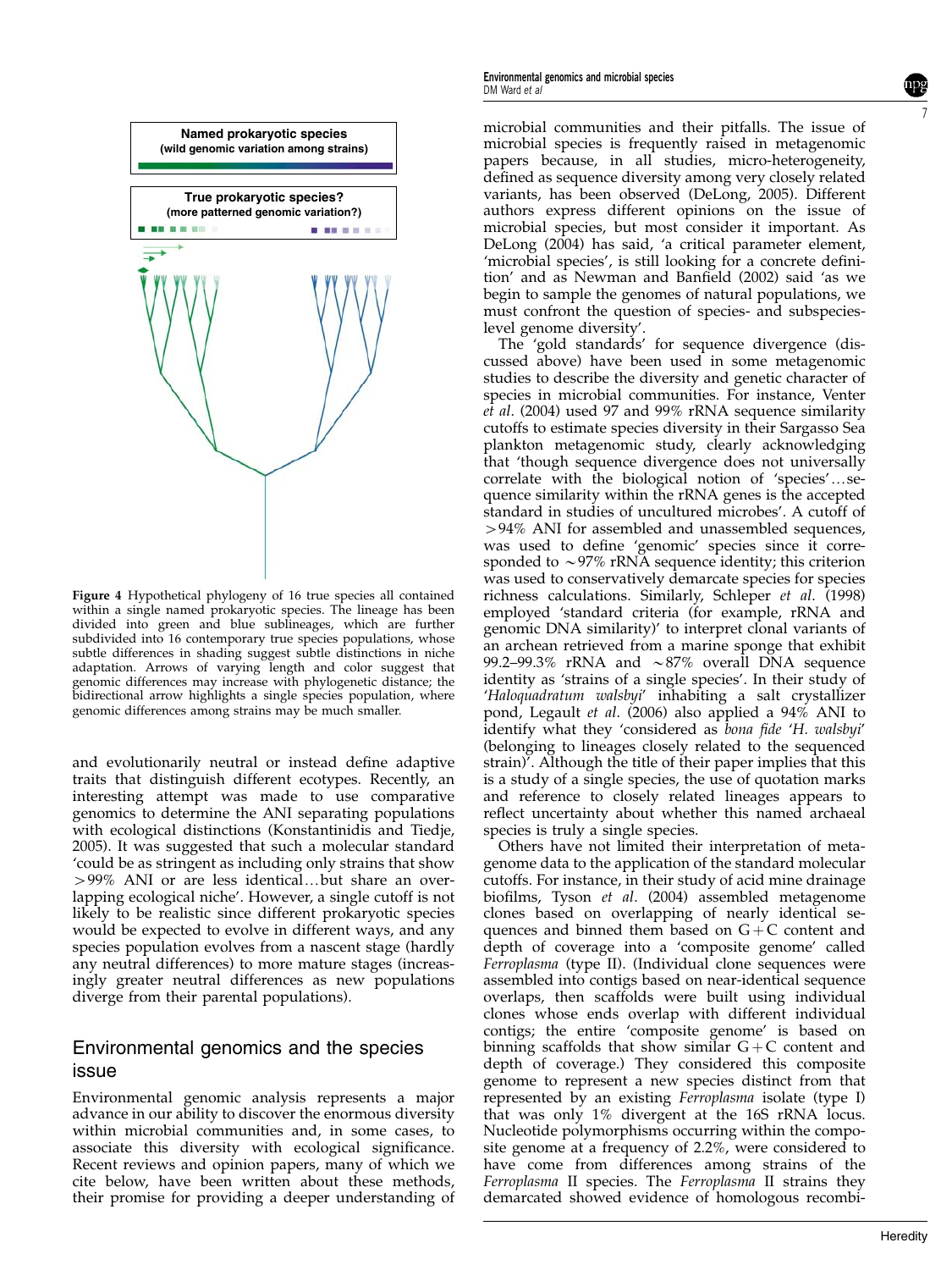nation, which was not as evident between Ferroplasma I and II. Based on the expectation that homologous recombination is less frequent among more divergent populations (for example, species more divergent than strains), the authors suggested that 'recombination and assembly may provide useful genome-based criteria to separate species from strains in cases where one or both organisms are uncultivated'. (The authors make it clear that it is really the rate of recombination, not merely recombination.) In the same study, a composite genome of a Leptospirillum population (group II) that exhibited only 0.08% nucleotide polymorphism was considered to be representative of a single strain. Rather than being bound by the 'gold standard' molecular cutoffs, Tyson et al. (2004) apparently used the composite genomes to demarcate species (that is, species were demarcated by assemblies of individual sequences that were binned on the basis of their  $%G + C$  content falling within a range of  $\sim$ 10–15% and depth of coverage) and variants within these composite genomes were considered strains of this species. Although this approach, like the use of molecular cutoffs, allows for theory-independent prediction of species based on metagenomic data, without further experimental work it remains unknown whether the populations predicted as species in this way correspond to populations with the expected properties of species (see above and below). Nevertheless, these authors were clearly thinking about the influence of evolutionary and ecological processes as they interpreted the patterns revealed by their data (Banfield et al., 2005; Whitaker and Banfield, 2005). For instance, they noted evidence consistent with a recent reduction of diversity in the Leptospirillum group II population, possibly due to a selective sweep (that is, periodic selection event) or a founder effect. Whitaker and Banfield (2005) also pointed out that different population genetics patterns for Leptospirillum and Ferroplasma are consistent with the notion that different microbial lineages speciate in different ways and with differing frequencies (a founder effect is a type of population bottleneck, wherein population diversity becomes very low because of recent colonization of a new environment by a small number of individuals. Population bottlenecks might also have other causes (for example, near extinction events)).

The major issue that concerns us is whether, and if so how and why, closely related individuals cluster into species-like ecotype populations. Since high-resolution genomic and metagenomic approaches are needed to address this concern we have considered how such methods might best be used to resolve the issue of determining what microbial species are. Shotgun sequencing of DNA isolated from environmental samples represents an attempt to obtain sequence information for a large proportion of genes in a community, providing what has been described as a 'parts list' for a microbial community (DeLong, 2005). Recent genecentric studies did not attempt to assemble the parts, but rather tried to identify functional 'environmental gene tags', yielding a coarse snapshot of community function that can be useful for determining general structural/metabolic/regulatory features of microbial communities (Tringe et al., 2005; DeLong et al., 2006). For understanding the genomic variation among individuals, however, the parts need to be assembled. Assembly of metagenomic sequences into contigs,

scaffolds and their binning to form 'composite genomes' is complicated by many factors, including species diversity and evenness (DeLong, 2005; Schloss and Handelsman, 2005). (Evenness is the degree to which different species within a community occur in equal abundance.) All metagenomic assemblies to date include microheterogeneity and are really comprised of regions from a large number of individual genomes that are present in the environmental sample (that is, assembly and subsequent binning leads to composite or 'virtual' genomes). Hence, we cannot use metagenomic assemblies to study genomes of individuals, and, without further investigation we cannot assess whether the variation within assemblies corresponds to that found within one or more than one true species. Approaches using fosmid and bacterial artificial chromosomes (BACs) do, however, sample large segments of genomes of individuals, albeit small in comparison to the entire genome, and can link clusters of genes with diverse sequences to specific variants in the population. There are a number of elegant examples that demonstrate how this approach has led to the discovery of metabolic processes in groups of bacteria that were not known to conduct such metabolisms (for example, Béjà et al., 2000, 2001, 2002a; Bryant et al., 2007). Cloning of large genomic regions has also been used to assay sequence microheterogenity among individuals in marine crenarchaeal populations (Schleper et al., 1998; Béjà et al., 2002a, b) and 'H. quadraticum' in a salt crystallizer (Legault et al., 2006).

# Our integrated theory-based approach

As a result of our experimental results and theoretical considerations, we envision ecotypes to be fundamental species-like units that occupy unique niches within microbial communities. As such, ecotypes should regulate community function through unique patterns of population distribution, and by the dynamics of gene expression and metabolic activity within the context of their environment. Based on predictions of the Stable Ecotype Model of speciation, we pose two general questions:

1. Is genomic variation within a natural microbial community organized into discrete phylogenetic and ecological clusters, as expected of ecotypes?

2. Do these clusters exhibit properties expected of ecotypes (discrete ecological distributions, discrete functions based on gene content and/or sequence adaptations, discrete patterns of gene expression)?

To address these questions, we are using genomic and population genetic methods to investigate the wellcharacterized hot spring microbial mats of Octopus Spring (Ward et al., 1998) and Mushroom Spring (Ward et al., 2006) (Figure 1). The mat communities are ideal for such analyses: (i) they have an uneven community structure skewed toward large, predominant type-A/B Synechococcus populations, (ii) genetically and ecologically relevant isolates, both axenic and nonaxenic, of the type-A/B populations are available (Allewalt et al., 2006; Kilian  $et$   $al., 2007$ ), (iii) the mats have well-defined temperature, light and chemical gradients that can be measured at the microscale level using microsensors that can also quantify photosynthesis and other microbial activities in situ (Ward et al., 2006) (Figure 1), (iv) these gradients can be experimentally subsampled (Ramsing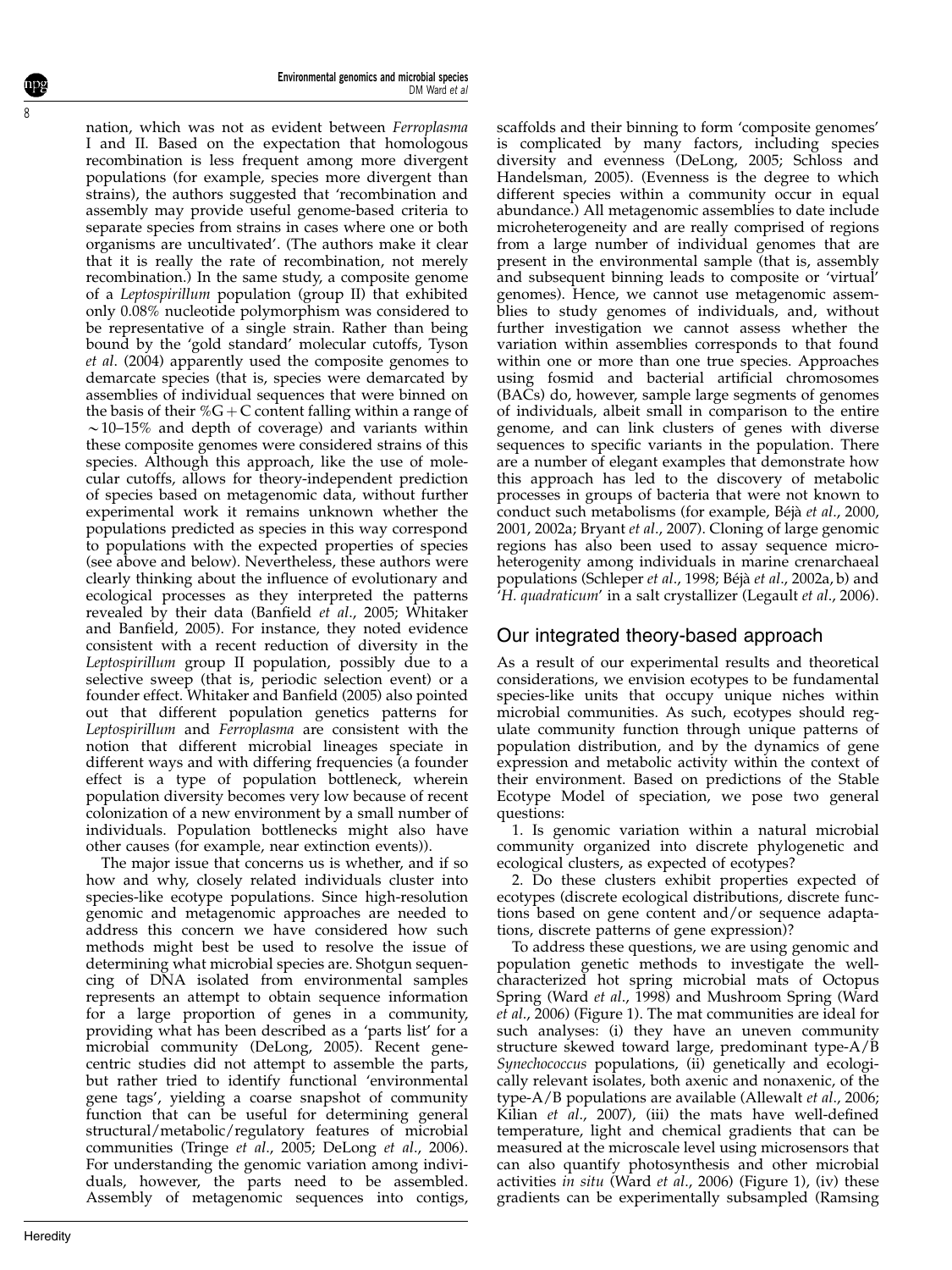et al., 2000; Ferris et al., 2003), (v) the mats have very high biomass, are readily accessed, and are protected within Yellowstone National Park, (vi) there is background information on the predominance and distribution of the specific 16S rRNA and ITS genotypes in the mat and (vii) previous studies have explored cyanobacterial physiology over the diel cycle (for example, van der Meer *et al.*, 2005, 2007). This strong foundation allows for the development of rational hypotheses related to studies of acclimation and adaptation within and between putative ecotype populations.

#### Genomic and metagenomic databases

Because unraveling the prokaryotic species issue requires high-resolution approaches, we have used genomic and metagenomic analyses to probe the diversity for all genes of the dominant phototrophic members of the community. We have obtained the complete genome sequences for two *Synechococcus* isolates (Bhaya et al.,  $2007$ , www.tigr.org), one A and one B' genotype. These isolates were obtained from Octopus Spring and differ in their adaptation to temperature in correspondence with the distribution of these ecotypes along the thermal gradient (Allewalt et al., 2006) (Figure 2a). We have also constructed metagenomic libraries from the  $\sim$ 1 mm thick top green layer of the mats containing all of the Synechococcus cells, as well as other microorganisms present in these samples (Bhaya et al., 2007). Separate libraries were constructed from samples collected from two sites defined by average temperatures of 60 and  $65^{\circ}$ C at Octopus and Mushroom Springs, where Synechococcus 16S  $rRNA$  genotypes A and B' or just genotype A occur, respectively. By using the sequenced genomes as anchors onto which metagenome sequences are positioned, we have initiated an analysis of Synechococcus A-like and B'like variants inhabiting the mats (Bhaya et al., 2007). This represents a powerful approach for identifying variants in the population. For instance, we can detect potential recombination events between closely related populations as well as discover genes that are present in one sub-population but not in another. Furthermore, through in situ gene expression analysis (see below) we can determine whether or not these genes are transcribed (Steunou et al., 2006). The anchor genomes also allow us to identify sequences from Synechococcus A-like and B'like variants, thus facilitating theory-based analysis of how these populations may be subdivided into putative ecotypes (Ward et al., unpublished). It may eventually be possible to link functional variants with ecotypes identified through population genetics studies.

#### Theory-based prediction of putative ecotypes

A central and distinguishing theme of the work that we have initiated involves identification of putative ecotype populations using genomic/metagenomic information coupled to theory-based approaches. We have developed and implemented an 'ecotype simulation' analysis method that is based on simulating the evolutionary history of a phylogenetically defined group (clade) within a community as described by variation at individual genetic loci (Cohan, 2006; Cohan and Perry, 2007). Rather than applying an arbitrary cutoff, the phylogeny of the organisms under study is used to estimate parameters responsible for the evolution of this

particular clade (periodic selection rate, ecotype formation rate, number of ecotypes). By identifying the smallest clusters consistent with single ecotypes, we can predict how individual variants are grouped into ecotypes. We have validated the ecotype simulation by analyzing data on the distribution of ITS variants present in the  $68^{\circ}$ C region of the Mushroom Spring mat (Figure 2b) and have found that the model predicts ecotypes that correspond with sequence clusters that were previously shown to be associated with surface and subsurface layers of the mat (Ward et al., 2006). Cohan (2006) and Cohan and Perry (2007) provide other examples of correspondence between ecologically distinct sequence clusters and putative ecotypes predicted by ecotype simulation analysis. We have also begun to use more rapidly evolving protein-encoding genes for the ecotype simulation analysis, which offer greater molecular resolution.

We are also developing cultivation-independent MLST methods in which we have constructed large-insert metagenomic libraries from mat DNA using BAC clones. This permits us to sample variation over multiple loci contained within  $>100$  kb segments of the genomes of individuals within native Synechococcus populations. Our strategy is to select multiple loci that have maximally diverged among A/B-type Synechococcus populations to increase molecular resolution. Analysis of variation at these multiple loci will also buffer against the potential challenge of frequent homologous recombination, whereby a single-locus phylogeny may fail to resolve species populations (Hanage et al., 2005, 2006).

We suggest that ecotypes be hypothesized on the basis of falling into distinct sequence clusters that are predicted on theoretical grounds to have had a history of coexistence, and that these putative ecotypes be confirmed by demonstrating their ecological distinctness (Cohan, 2006). Staley (2006) has suggested a phylogenetic species concept for prokaryotes that defines species, however they may have formed (for example, through adaptation, geographic isolation), as the smallest 'irreducible' phylogenetic clusters. Meeting this criterion requires that we examine putative ecotypes using genetic markers with increasing resolving power to identify the point at which increasing molecular resolution no longer divides a putative ecotype cluster into more than a single ecotype.

#### Testing whether putative ecotypes exhibit species-like properties

Since, as ecotype populations diverge, all but the most conserved genes should accumulate neutral genetic differences, it should be possible to define ecotypespecific allele sets for most Synechococcus genes, including highly expressed functional genes (Figure 3). (The use of functional genes as neutral markers may not seem intuitively obvious, since it is tempting to think of functional genes as being the genes under selection. However, we are focusing on neutral differences, not adaptive differences. By examining molecular details (for example,  $K_s/K_a$  ratio), it is possible to identify and thus avoid genes are under strong positive selection.) These sets of allelic variants can be used to evaluate whether putative ecotypes exhibit the ecological distinctness expected of species-like populations. This is essentially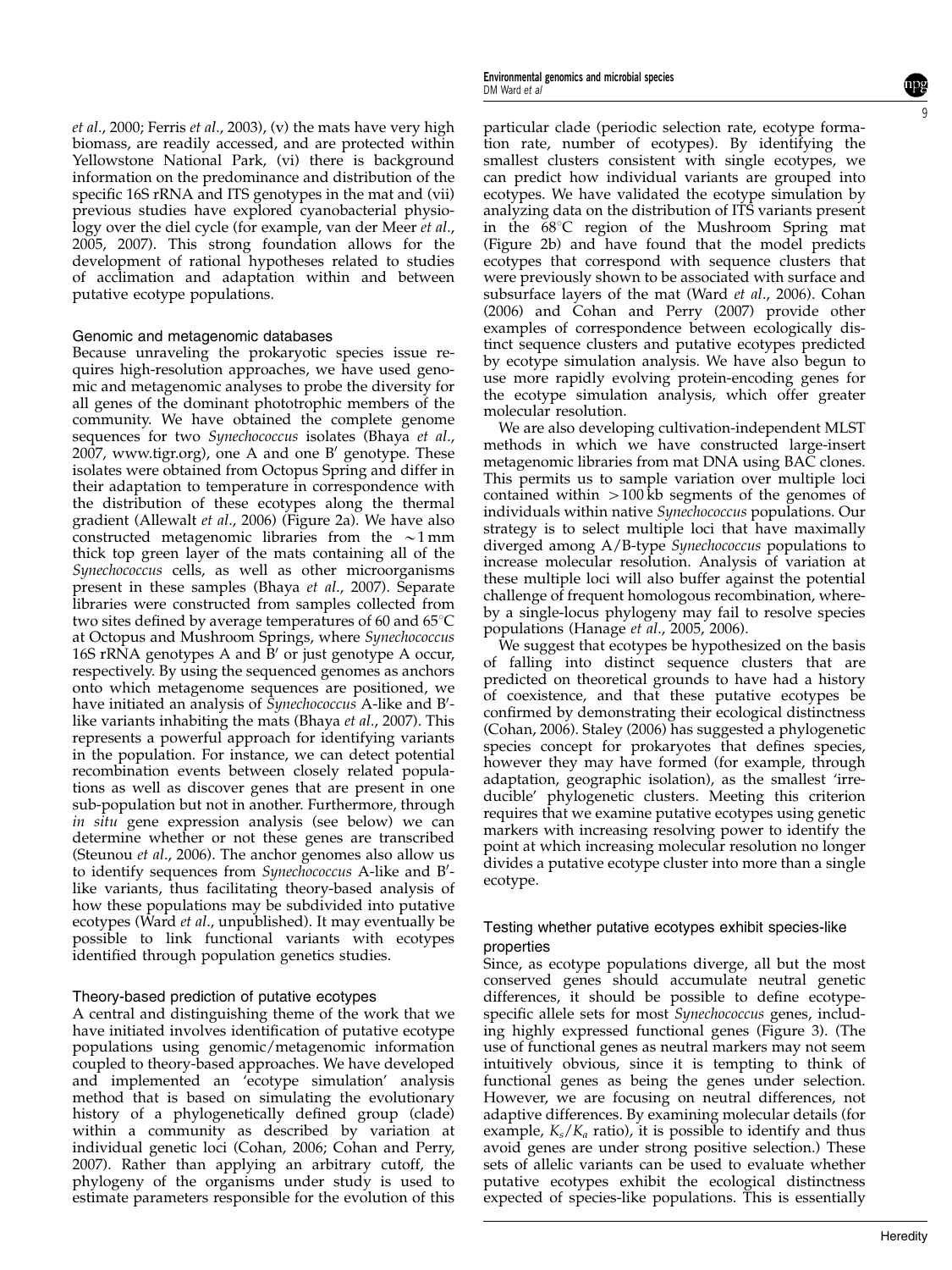the same kind of approach we used to determine whether 16S rRNA and ITS variants have unique ecological distributions relative to the horizontal flow (for example, temperature, nutrients) and vertical gradients (for example, light and chemical parameters that covary with light, and nutrients) in the mats. As an example of our approach, recall that the phenotypically distinct Synechococcus populations that inhabit the uppermost and deeper portions of the  $68^{\circ}$ C Mushroom Spring mat photic zone (Figure 1) show differences in ITS sequence (Figure 2b). Although similar phenotypically distinct Synechococcus populations are found at different depths in the  $65^{\circ}$ C mat photic zone (Ward *et al.*, 2006), these populations do not exhibit variation in ITS sequence. We might hypothesize that all of these Synechococcus cells belong to a single ecotype, with cells in different microenvironments differently acclimated (for example, to different light regimes). Alternatively, we might hypothesize that there are two (or more) even more closely related, yet distinctly adapted ecotypes. If there is a single ecotype, we would expect ecotype simulation and/or MLST analysis of yet more highresolution loci to predict just one putative ecotype cluster and allelic variants that define this cluster should be found at both depths. If there are multiple ecotypes, we would expect  $>1$  predicted putative ecotype cluster and the allelic variants that are unique to each cluster should be uniquely distributed to distinct depth intervals. It is conceivable that multiple ecotypes could have the same spatial distribution yet exhibit different temporal activity patterns, or that it might be impossible to sample on the spatial scale needed to resolve adjacent very small in situ spatial niches. To circumvent these challenges, and to assess the possibility of acclimation, we will examine spatiotemporal patterning of expression of ecotypespecific alleles. This, of course, can only be performed if it is possible to measure in situ gene expression.

#### In situ gene expression

We have made considerable progress with a variety of approaches to assess in situ gene expression. We have targeted the analyses of specific transcripts using reverse transcriptase PCR amplification and quantitative PCR. These transcripts encode proteins that perform important physiological processes in Synechococcus, including photosynthesis, respiration, fermentation and nitrogen fixation (genes encoding Nif proteins were discovered in the initial Synechococcus genomic analyses; Steunou et al., 2006). Strong shifts in the abundances of these transcripts were observed during a natural light to dark transition. Transcripts encoding proteins involved in photosynthesis and respiration are highest during the day while those encoding proteins associated with fermentation and nitrogen fixation accumulate to high levels in the evening (Figure 5). By combining gene expression studies with microsensor analysis of environmental parameters (Figure 5), we can begin to identify controls on gene expression of metabolic processes in the mat. While the *nif* genes are likely controlled primarily by oxic conditions, the photosynthesis genes are light responsive (even under anoxic conditions), and the respiratory genes may be under circadian control. Additionally, analyses of axenic Synechococcus OS-B' cultures under defined conditions are demonstrating specific light



Figure 5 Comparison of *in situ* transcription of *Nif* genes, nitrogen fixation and environmental parameters during an afternoon to night-time light transition in the Octopus Spring microbial mat on June 23, 2005. (Top) Incident photon irradiance (yellow) and nitrogenase activity (red). Vertical bars represent error, whereas horizontal bars indicate incubation period. (Middle) Depth distribution of oxygen concentration (blue) in the mat at 934, 29.3 and  $0.0 \,\mu$ mol/m<sup>2</sup>/s illumination, respectively. (Bottom) qPCR examination of nifHDK and psaB transcript levels. Error bars indicate mean $\pm$ s.d. (from Steunou et al., 2006). qPCR, quantitative PCR.

effects on growth, pigmentation and gene expression (Kilian et al., 2007) that will inform experiments to be performed in situ. Finally, we have developed a microarray that contains oligonucleotide primers (70 mers) representing genes on the Synechococcus A and B' genomes; we will thus be able to simultaneously evaluate expression (for example, both  $A$  and  $B'$ genotypes co-occur in the  $60^{\circ}$ C mat) of most genes in these organisms, and potentially other variants present in the mat samples. This will constitute a first step toward ecotype-specific gene expression and will guide us to other highly expressed, high-resolution genes that may be useful for studies of yet more closely related Synechococcus A/B ecotypes defined by population genetics studies.

# The value of an evolutionary and ecological view of microbial species

The biological implications of viewing microbial species using evolutionary and ecological principles coupled with genomic information are enormous. To the extent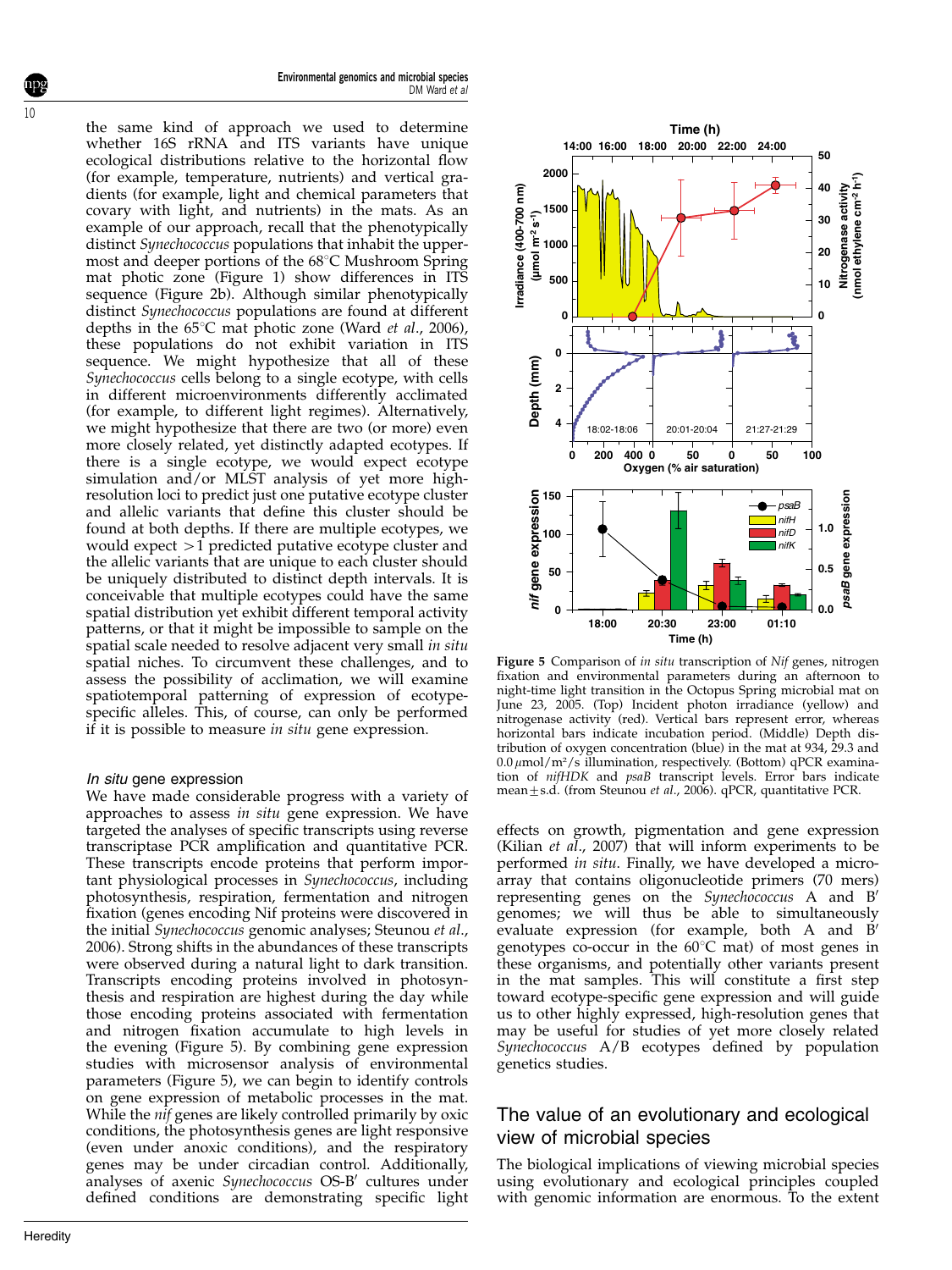that species are unique ecologically adapted populations, they may constitute the basic building blocks from which guilds and communities are assembled and they may be the populations whose dynamics vary in response to environmental changes (guilds are functional units of microbial communities comprised of many species that all do the same function in somewhat different ways (for example, many plant species conduct photosynthesis within a forest community)). Ecological species could represent populations with unique gene assemblages, and thus play pivotal roles in regulating community function in space and time, according to how they are spatially distributed, how their gene expression varies temporally and how environmental changes alter their abundances. They may also be the populations that coevolve in response to biotic niche determinants. Since microbial communities play major roles in all ecosystems, gaining knowledge of their composition, structure and function has widespread predictive importance (Staley et al., 1997). An evolutionary and ecologically grounded view of species could also guide microbiologists toward a more orderly view of genome evolution– gene order and content among closely related microorganisms may not be as chaotic as it seems for named species, but rather may be ordered by the evolution of distinct ecotypes. Genomes from different ecotypes may differ in the sets of genes they have obtained through HGT: some of these genes would likely confer ecological uniqueness and may define an ecotype, while others may represent neutral changes that are not ecologically meaningful; genomes from the same ecotype should differ only in the latter set of genes (Cohan, 2006). In essence, like macrobiologists (for example, http:// www.egad.ksu.edu/ and http://mimulusevolution.org/ index.php), microbiologists must determine the patterning of suspected species populations before they can make sense of the underlying differences that matter in terms of ecological function. A major challenge will be to develop ways to identify and resolve differences in ecological function, whether they be due to adaptations to specific physical/chemical/biological niche determinants incorporated into gene/protein sequences (Miller, 2003; Bielawski et al., 2004) or to gain or loss of functionally critical genes (Ochman and Moran, 2001). Novel properties (for example, HGT, rapid doubling time) may influence the frequency and manner in which variation is generated in prokaryotes relative to plants and animals, but the way in which selection acts upon this variation may not differ – that is, there may be unifying principles of evolution, ecology, physiology and molecular biology across scales of size and the complexity of organisms.

### Acknowledgements

Our research is funded by the National Science Foundation Frontiers in Integrative Biology Program (FIBR) award EF-0328698. MK also acknowledges additional support from the Danish Natural Science Research Council. We thank the many FIBR students, postdocs, research associates, technicians and colleagues who have worked hard to implement the study we have outlined here, as well as participants in our annual FIBR workshops (http://landresources.montana.edu/FIBR/), with whom we have had stimulating discussions about the ideas we express: Mary Bateson, Melanie Melendrez, Natsuko Hamamura, Chris Klatt, Eric Becraft, John Peters and Eric Brecht (MSU), Alex Koeppel, Danny Krizanc, and Liz Perry (Wesleyan), Anne Soisig Steunou, Oliver Kilian, Melissa Adams and Natalia Khuri (Carnegie), Sheila Jensen and Anni Glud (MBL, Copenhagen) and William Nelson (TIGR). We also thank the US National Park Service and personnel from Yellowstone National Park for their permission to conduct this work and their helpful assistance.

#### References

- Achtman M, Morelli G, Zhu P, Wirth T, Diehl I, Kusecek B et al. (2004). Microevolution and history of the plague bacillus, Yersinia pestis. Proc Natl Acad Sci USA 101: 17837–17842.
- Allewalt JP, Bateson MM, Revsbech NP, Slack K, Ward DM (2006). Effect of temperature and light on growth and photosynthesis of Synechococcus isolates typical of those predominating in the Octopus Spring microbial mat community. Appl Environ Microbiol 72: 544-550.
- Banfield JF, Tyson GW, Allen EE, Whitaker RJ (2005). The search for a molecular-level understanding of the processes that underpin the Earth's biogeochemical cycles. Revs Mineral Geochem 29: 1–7.
- Begon M, Harper JL, Townsend CR (1990). Ecology: Individuals, Populations, Communities, 2nd edn. Blackwell Science: Oxford.
- Béjà O, Aravind L, Koonin EV, Suzuki MT, Hadd A, Nguyen LP et al. (2000). Bacterial rhodopsin: evidence for a new type of phototrophy in the sea. Science 289: 1902–1906.
- Béjà O, Spudich EN, Spudich JL, Leclerc M, DeLong EF (2001). Proterorhodopsin phototrophy in the ocean. Nature 411: 786–789.
- Béjà O, Suzuki MT, Heidelberg JF, Nelson WC, Preston CM, Hamada T et al. (2002a). Unsuspected diversity among marine aerobic anoxygenic phototrophs. Nature 415: 630–633.
- Béjà O, Koonin EV, Aravind L, Taylor LT, Seitz H, Stein JL et al. (2002b). Comparative genomic analysis of archaeal genotypic variants in a single population and in two different oceanic provinces. Appl Environ Microbiol 68: 335–345.
- Bhaya D, Grossman AR, Steunou A-S, Khuri N, Cohan FM, Hamamura N et al. (2007). Population level functional diversity in a microbial community revealed by comparative genomic and metagenomic analyses. ISME J (in press).
- Bielawski JP, Dunn KA, Sabehi G, Béjà O (2004). Darwinian adaptation of proteorhodopsin to different light intensities in the marine environment. Proc Natl Acad Sci USA 101: 14824–14829.
- Boucher Y, Nesbo CL, Doolittle WF (2001). Microbial genomes: dealing with diversity. Curr Opin Microbiol 4: 285–289.
- Bryant DA, Garcia Costas AM, Maresca JA, Gomez A, Chew M, Klatt CG et al. (2007). Candidatus Chloroacidobacterium thermophilum: an aerobic phototrophic acidobacterium. Science (in press).
- Claridge MF, Dawah HW, Wilson MR (eds) (1997). Species: Units of Biodiversity. Chapman and Hall: London.
- Cohan FM (1994). The effects of rare but promiscuous genetic exchange on evolutionary divergence in prokaryotes. Am. Naturalist 143: 965–986.
- Cohan FM (2002a). What are bacterial species? Ann Rev Microbiol 56: 457–487.
- Cohan FM (2002b). Population structure and clonality of bacteria. In: M Pagel (ed). Encyclopedia of Evolution, vol. 1. Oxford University Press: New York. pp 161–163.
- Cohan FM (2006). Toward a conceptual and operation union of bacterial systematics, ecology, and evolution. Phil Trans R Soc London B 361: 1985–1996.
- Cohan FM, Perry E (2007). A systematics for discovering the fundamental units of bacterial diversity. Curr Biol 17: R373–R386.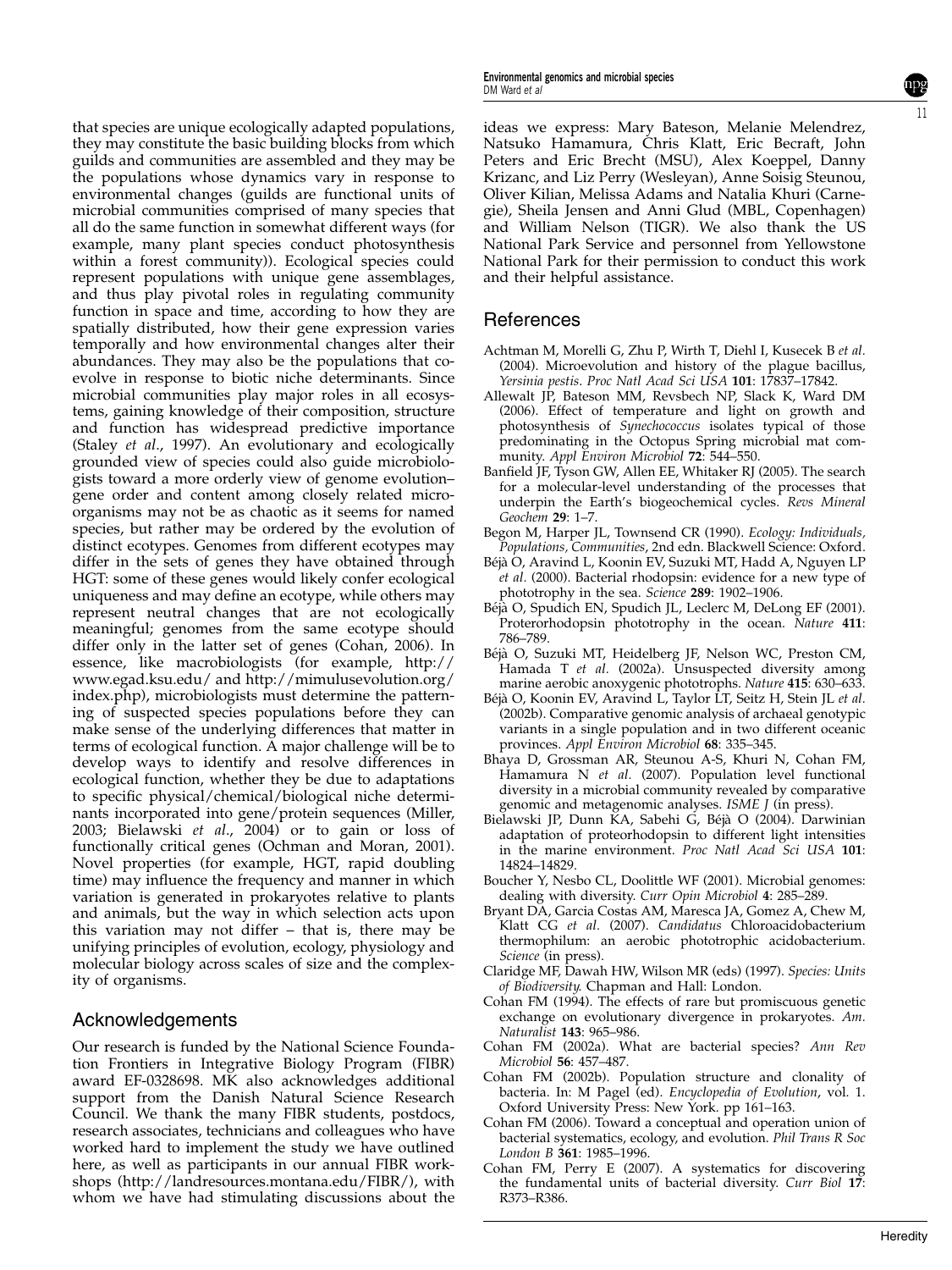- Curtis TP, Sloan WT, Scannell JW (2002). Estimating prokaryotic diversity and its limits. Proc Natl Acad Sci USA 99: 10494– 10499.
- DeLong EF (2004). Microbial population genomics and ecology: the road ahead. Environ Microbiol 6: 875–878.
- DeLong EF (2005). Microbial community genomics in the ocean. Nat Rev Microbiol 3: 459–469.
- DeLong EF, Preston CM, Mincer T, Rich V, Hallam SJ, Frigaard N-U et al. (2006). Community genomics among stratified microbial assemblages in the ocean's interior. Science 311: 496–503.
- Dykhuizen DE (1998). Santa Rosalia revisited: why are there so many species of bacteria? Antonie van Leeuwenhoek 73: 25–33.
- Falush D, Kraft C, Taylor NS, Correa P, Fox JG, Achtman M et al. (2001). Recombination and mutation during long-term gastric colonization by Helicobacter pylori: estimates of clock rates, recombination size, and minimal age. Proc Natl Acad Sci USA 98: 15056–15061.
- Ferris MJ, Kühl M, Wieland A, Ward DM (2003). Different lightadapted ecotypes in a  $68^{\circ}$ C *Synechococcus* mat community revealed by analysis of 16S-23S intervening transcribed spacer variation. Appl Environ Microbiol 69: 2893-2898.
- Gevers D, Cohan FM, Lawrence JG, Spratt BG, Coenye T, Feil EJ et al. (2005). Reevaluating prokaryotic species. Nat Rev Microbiol 3: 1–7.
- Giovannoni SJ, Stingl U (2005). Molecular diversity and ecology of microbial plankton. Nature 437: 343–348.
- Godreuil S, Cohan FM, Shah H, Tibayrenc M (2005). Which species concept for pathogenic bacteria? An E-Debate. Infect Genet Evol 5: 375–387.
- Gogarten JP, Doolittle WF, Lawrence JG (2002). Prokaryotic evolution in light of gene transfer. Mol Biol Evol 19: 2226– 2238.
- Goodfellow M, Manfio GP, Chun J (1997). Towards a practical species concept for cultivable bacteria. In: Claridge MF, Dawah HW, Wilson MR (eds). Species: Units of Biodiversity. Chapman and Hall: London. pp 25–59.
- Hanage WP, Fraser C, Spratt BG (2005). Fuzzy species among recombinogenic bacteria. BMC Biol 3: 6 (doi:10.1186/1741– 7007–3–6).
- Hanage WP, Fraser C, Spratt G (2006). Sequences, sequence clusters and bacterial species. Phil Trans R Soc London B 361: 1917–1927.
- Herbeck JT, Funk DJ, Degnan PH, Wernegreen JJ (2003). A conservative test of genetic drift in the endosymbiotic bacterium Buchnera: slightly deleterious mutations in the chaperonin groEL. Genetics 165: 1651–1660.
- Hubbell SP (2001). The Unified Neutral Theory of Biodiversity and Biogeography. Princeton Univ. Press: Princeton.
- Kilian O, Steunou A-S, Fazeli F, Bailey S, Bhaya D, Grossman AR (2007). Light responses of a thermophilic Synechococcus isolate from the microbial mat of Octopus Spring. Appl Environ Microbiol (in press).
- Konstantinidis KT, Tiedje JM (2005). Genomic insights that advance the species definition for prokaryotes. Proc Natl Acad Sci USA 102: 2567–2572.
- Lan R, Reeves PR (2000). Intraspecies variation in bacterial genomes: the need for a species genome concept. Trends Microbiol 8: 396–401.
- Lawrence JG (2002). Gene transfer in bacteria: speciation without species? Theor Popul Biol 61: 449–460.
- Legault BA, Lopez-Lopez A, Alba-Casado JC, Doolittle WF, Bolhuis H, Rodriguez-Valera F et al. (2006). Environmental genomics of 'Haloquadratum walsbyi' in a saltern crystallizer indicates a large pool of accessory genes in an otherwise coherent species. BMC Genomics 7: 171.
- Maiden MCJ, Bygraves JA, Feil E, Morelli G, Russell JE, Urwin R et al. (1998). Multilocus sequence typing: a portable approach to the identification of clones within populations of pathogenic microorganisms. Proc Natl Acad Sci USA 95: 3140–3145.
- Mayr E (1982). The Growth of Biological Thought: Diversity, Evolution and Inheritance. Harvard Univ. Press: Cambridge.
- Miller SR (2003). Evidence for the adaptive evolution of the carbon fixation gene rbcL during diversification in temperature tolerance of a clade of hot spring cyanobacteria. Mol Ecol 12: 1237–1246.
- Mutch LA, Young JP (2004). Diversity and specificity of Rhizobium leguminosarum biovar viciae on wild and cultivated legumes. Mol Ecol 13: 2435–2444.
- Newman DK, Banfield JF (2002). Geomicrobiology: how molecular-scale interactions underpin biogeochemical systems. Science 296: 1071–1077.
- Ochman H, Moran NA (2001). Genes lost and genes found: evolution of bacterial pathogenesis and symbiosis. Science 292: 1096–1098.
- Palys T, Berger E, Mitrica I, Nakamura LK, Cohan FM (2000). Protein-coding genes as molecular markers for ecologically distinct populations: the case of two Bacillus species. Int J Syst Evol Microbiol 50: 1021–1028.
- Papke RT, Koenig JE, Rodríguez-Valera F, Doolittle WF (2004). Frequent recombination in a saltern population of Halorubrum. Science 306: 1928–1929.
- Rainey PB, Travisano M (1998). Adaptive radiation in a heterogeneous environment. Nature 394: 69–72.
- Ramsing NB, Ferris MJ, Ward DM (2000). Highly ordered vertical structure of Synechococcus populations within the one-millimeter thick photic zone of a hot spring cyanobacterial mat. Appl Environ Microbiol 66: 1038-1049.
- Rasko DA, Rosovitz MJ, Okstad OA, Fouts DE, Jiang L, Cer RZ et al. (2007). Complete sequence analysis of novel plasmids from emetic and periodontal Bacillus cereus isolates reveals a common evolutionary history among the B. cereus-group plasmids, including Bacillus anthracis pXO1. J Bacteriol 189: 52–64.
- Rodríguez-Valera F (2004). Environmental genomics, the big picture? FEMS Microbiol Lett 231: 153–158.
- Rosenzweig RF, Sharp RR, Treves DS, Adams J (1994). Microbial evolution in a simple unstructured environment: genetic differentiation in Escherichia coli. Genetics 137: 903–917.
- Rosselló-Mora R (2003). Opinion: the species problem, can we achieve a universal concept? Syst Appl Microbiol 26: 323–326.
- Rosselló-Mora R, Amann  $\overline{R}$  (2001). The species concept for prokaryotes. FEMS Microbiol Rev 25: 39–67.
- Schleper CA, DeLong EF, Preston CM, Feldman RA, Wu K-Y, Swanson RV (1998). Genomic analysis reveals chromosomal variation in natural populations of the uncultured phychrophilic archaeon Cenarchaeum symbiosum. J Bacteriol 180: 5003–5009.
- Schloss PD, Handelsman J (2005). Metagenomics for studying unculturable microorganisms: cutting the Gordian knot. Genome Biol 6: 229 (doi:10.1186/gb-2005-6-8-229).
- Sikorski J, Nevo E (2005). Adaptation and incipient sympatric speciation of *Bacillus simplex* under microclimatic contrast at 'Evolution Canyons' I and II, Israel. Proc Natl Acad Sci USA 102: 15924–15929.
- Smith NH, Kremer K, Inwald J, Dale J, Driscoll JR, Gordon SV et al. (2006). Ecotypes of the Mycobacterium tuberculosis complex. *J Theor Biol* 239: 220-225.
- Spratt BG, Staley JT, Fisher M (eds) (2006). Species and speciation in micro-organisms. Phil Trans R Soc London B 365: 1897–1898.
- Staley JT (1997). Biodiversity: are microbial species threatened? Curr Opin Biotechnol 8: 340–345.
- Staley JT (2006). The bacterial species dilemma and the genomic–phylogenetic species concept. Phil Trans R Soc London B 361: 1899–1909.
- Staley JT, Castenholz RW, Colwell RR, Holt JG, Kane MD, Pace NR et al. (1997). The Microbial World: Foundation of the Biosphere. Am. Acad. Microbiol.: Washington DC.
- Steunou A-S, Bhaya D, Bateson MM, Melendrez MC, Ward DM, Brecht E et al. (2006). In situ analysis of nitrogen fixation and